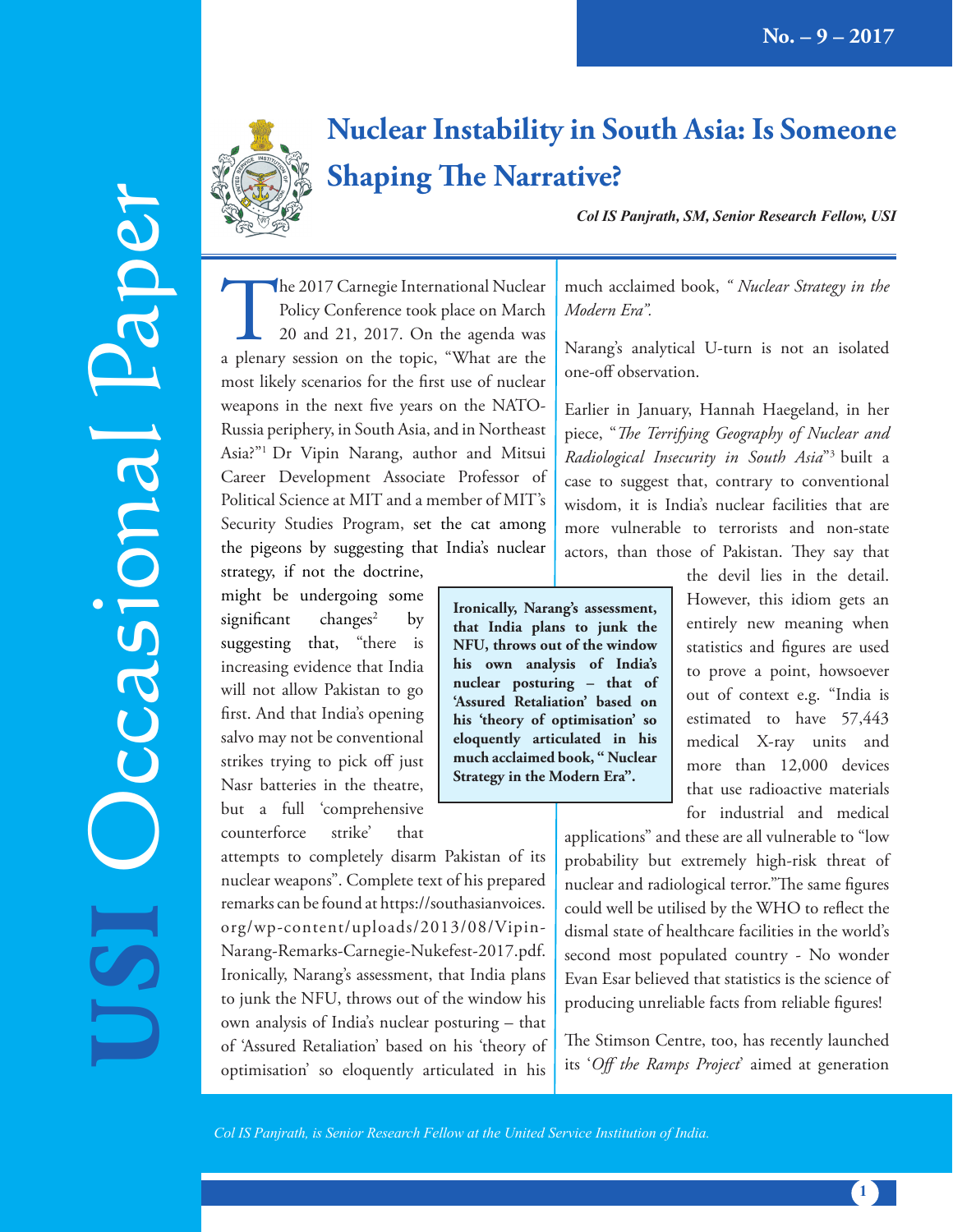of creative ideas that can help *ameliorate and decelerate this dangerous triangular nuclear competition between China-India-Pakistan*. In with its inaugural article titled, "*Launching an Expanded Missile Flight-Test Notification Regime*", Frank O'Donnell<sup>4</sup> posits that, "China, India and Pakistan are engaged in a nuclear competition of growing intensity".

What is the message that is intended to be conveyed and is it justified?

## **Is No First Use (NFU) of Nuclear Weapons Still the Best Choice for India?**

Let's return to Narang's observations which are primarily premised on the statements of the Former RM, Shri Manohar Parikar in response to a question on nuclear defence, some articles questioning the robustness of India's Nuclear Doctrine by Lt Gen (Retd) BS Nagal, former C-in-C SFC and most importantly on the writings of Ambassador Shiv Shankar Menon, former NSA of India in his book, '*Choices – Inside the Making of India's Foreign Policy'*.

*Firstly,* Menon's essay titled, 'Why India pledges NFU of nuclear weapons' is a detailed and informed articulation of rational possibilities in the Indo-Pak nuclear scenario to prove a moot point – *that resorting to NFU remains the best choice for India in current circumstances*. As is expected from any balanced analysis, this too describes scenarios which stray away from what is common wisdom by suggesting various alternatives and that is where Vipin Narang seems to have a problem, particularly with two paragraphs. Menon writes, "*Circumstances are conceivable in which India might find it useful to strike first, for instance, against an NWS [nuclear weapon state] that had declared it would certainly use its weapons, and if India were certain that adversary's launch was imminent. But India's present public doctrine is silent on this scenario*" and "*If Pakistan were to use tactical nuclear weapons against India, even against Indian forces in Pakistan, it would effectively* 

*be opening the door to a massive Indian first strike, having crossed India's declared red lines. There would be little incentive, once Pakistan had taken hostilities to the nuclear level, for India to limit its response, since that would only invite further escalation by Pakistan… In other words, Pakistani tactical nuclear weapon use would effectively free India to undertake a comprehensive first strike against Pakistan5 .*" When read in isolation, these can be suggestive of a policy drift away from NFU, however, that is not true in case of the above two paragraphs if appreciated in context. The former, is preceded by a preamble that states, "*What are the alternatives to first use?......a first strike doctrine is surely destabilizing, and does not further our primary purpose of our weapons deterring…*.." unambiguously bringing out the true perspective. As regards the second paragraph, notwithstanding the terminology used, it is a reaffirmation of India's declared stance – a first strike by Pakistan, regardless of yield and location, would invite massive retaliation by India.

That there has been selective and unfair citing of an article to push a particular hypothesis by Narang is further proven if one turns the pages to Chapter 3 of Menon's book, "*Restraint or Riposte?"* - where after analysing the decision to not militarily respond to the 26/11 attack on Mumbai, Menon argues that Prime Minister Manmohan Singh made the right decision by concluding,"*Pakistan's steady slide into incoherence, its disintegration into multiple power centers, and the diminishing writ of the state also means that support for crossborder terrorism could actually grow in the future,"*  he writes*. "Indian policymakers and diplomats must be prepared for the long struggle to continue without decisive military solutions, and set ourselves modest political goals in this struggle. Temporary silencing the cross-border terrorists is the best we can hope for…6* " Wouldn't he be fundamentally contradicting himself by suggesting a nuclear first strike against the same belligerent Pakistan in a later chapter of the same book?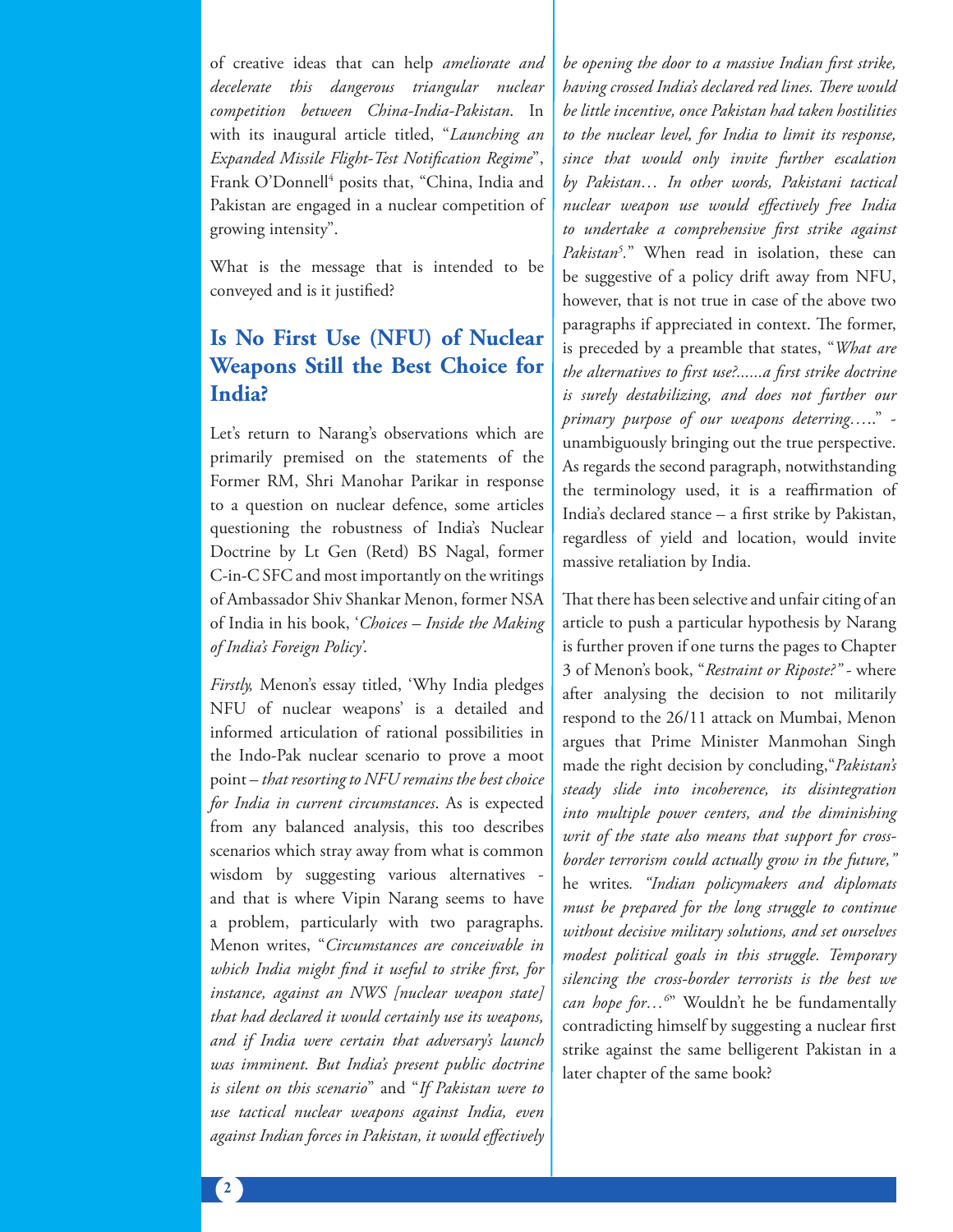Therefore, selectively picking out these paragraphs to give an alarmist hue to an impartial and balanced analysis is something that merits an explanation. In this background, Michael Krepon in his article, *The Counterforce Compulsion in South Asia,*<sup>7</sup> presents a more realistic interpretation of Menon's views, while continuing to reinforce the West's scepticism about India's NFU.

*Secondly,* as regards the statement of Shri Manohar Parrikar, the same was an off the cuff answer to an isolated question and that too expressly qualified to be in his *'personal capacity'*. Too much credence is not justified, especially when the same has not been backed by any official statement. Further, is it wise to selectively prop up the former RM's personal remark while playing down the PM (then PM candidate) Shri Narendra Modi's commitment to NFU in Apr 2014? "*It is necessary to be powerful - not to suppress anyone, but for our own protection*," Modi had said in an interview with the ANI

television service. "*No first use was a great initiative of Shri Atal Bihari Vajpayee - there is no compromise on that. We are very clear. No first use is a reflection of our cultural inheritance,*" Modi

told ANI when questioned on

the BJP's manifesto which pledged to review the nuclear doctrine, whose two main pillars were a no first-use commitment and building a credible but minimum nuclear arsenal<sup>8</sup>.

Similar analogy applies to Lt Gen Nagal's writings, which too seem to have been referred to, out of context. Narang cites the former C-in-C SFC questioning the morality of the NFU, an input he believes adds credence to his hypothesis. While he may have picked up these views from some article or statement by the ex SFC Chief, the context of these beliefs is difficult to ascertain in absence of specific citations. In order to arrive at a balanced view, it would not be out of place to quote a paragraph from an article published in the CLAWS Journal, Winter 2015 edition by Nagal where he unambiguously sates, "*Whilst theorists may deliberate on the escalation ladder and thresholds*  *when nuclear weapons will be used, practitioners of nuclear strategy will not lower the threshold unless the very existence of the state is in danger. If a state wishes to lower the threshold knowing fully well the implications of the adversary's policy, it may be an act of brinkmanship or miscalculation. Any nation which wants/considers use of nuclear weapons at low levels of war, is probably not aware of the dangers that the initiating country is being exposed to by such an action. Hence, there will be no confidence in the future rationality of that leadership" 9*

Why selectively pick out one of Nagal's articles when so many Indian scholars of reasonable credibility have steadfastly defended the robustness of NFU, to cite just a few – Brig Gurmeet Kanwal, Late Air Cmdre Jasjit Singh, Dr Manpreet Sethi, Dr Roshan Khaneijo et al.

Having analysed the arguments put across by Vipin Narang, how credible is his rather 'over-the-

**Selectively picking out these paragraphs to give an alarmist hue to an impartial and balanced analysis is something that merits** 

**an explanation.**

top' hypothesis that India plans to discard NFU of nuclear weapons as a policy?

As regards the '*discernible shift in India's NFU stance',* while there has been, and continues to be considerable debate within the

Indian security establishment regarding the need to review, there seems to be no apparent change in policy. It is important to understand why. The answers perhaps lie in India's decisions to not only go overtly nuclear in 1998, but also become the only country to put out officially, in writing, a formal nuclear doctrine in Jan 2003. India assured the world that nuclear weapons are political instruments for deterrence, not for warfighting – a belief which it stands by even today. India's nuclear doctrine has four crucial aspects namely, "building and maintaining a credible minimum deterrent"; "a posture of 'No First Use" (NFU); "nuclear weapons will only be used in retaliation against a nuclear attack on Indian territory or on Indian forces anywhere"; and, finally, "nuclear retaliation to a first strike will be massive and designed to inflict unacceptable damage<sup>10"</sup>.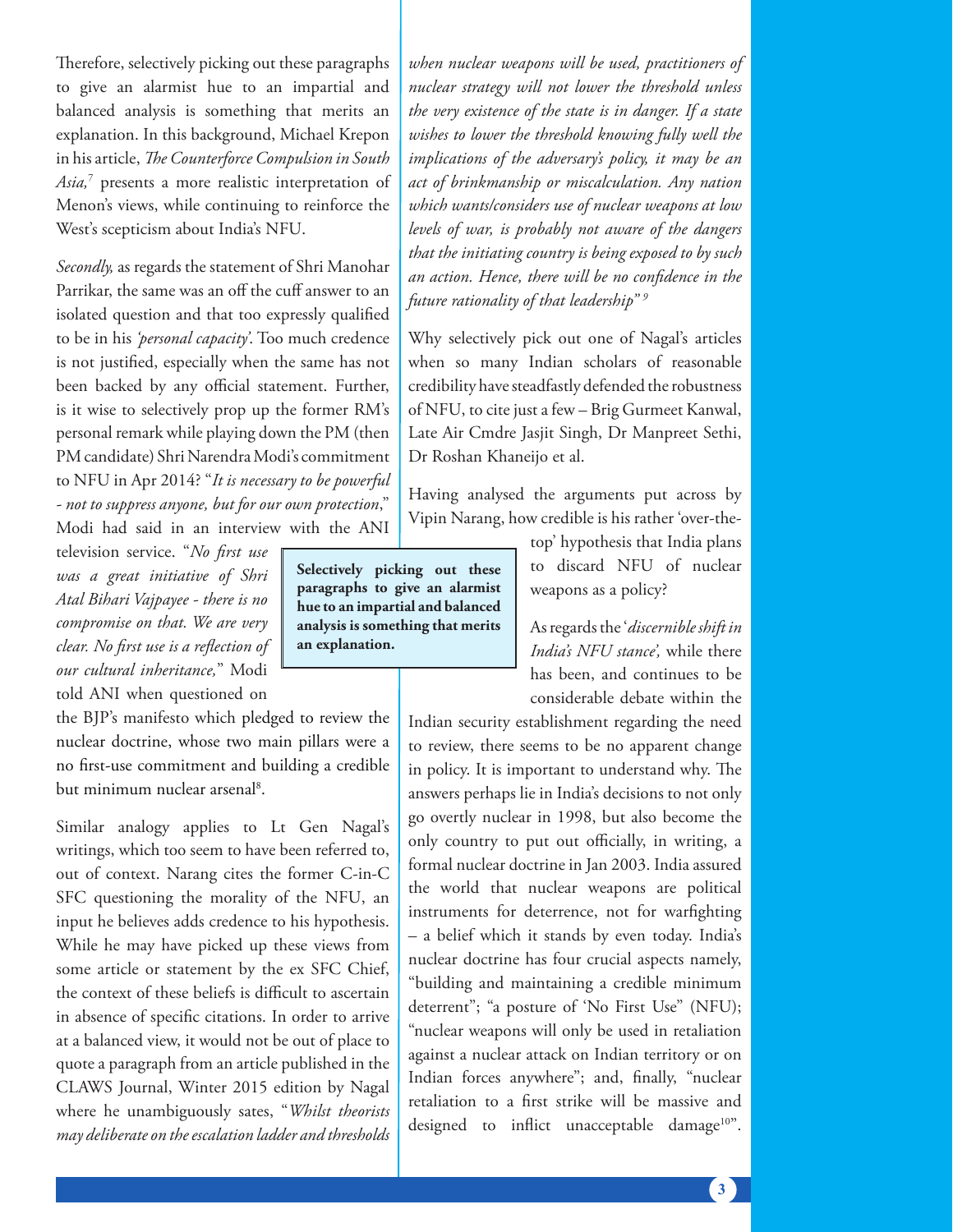As Shiv Shankar Menon concludes in his now famous Chapter, '*Why India Pledges No First Use of Nuclear Weapons'* this is the only doctrine that makes sense for India. Nuclear weapons, he points out, "*are primarily political weapons, the currency of power in the nuclear age, rather than effective war-fighting weapons*." India's nuclear arsenal exists to ensure the country is not blackmailed by another nuclear actor, not to give it blackmailing abilities. "*Assured retaliation combined with a no first use policy also means that it is not the number of nuclear weapons that India or its adversaries possess that matters. What matters is India's ability to inflict unacceptable damage in retaliatory strike or strike11s*." He summarises it in one line: *first strike* 

*equals aggression, no-first-use equals deterrence*.

Further, even if we assume for a moment that the argument is true and India has taken the decision to junk the NFU – what next? How, with what resources, on what targets and in what time frame does India intend to strike first into Pakistan? And having done so, does she expect that Pakistan will not retaliate – what are the mechanisms to absorb the retaliation? Surprisingly, there

are no explanations or even plausible theories on offer! Analysts may argue it is not necessary for the Government to officially announce a change. However, it would be reasonable to assume that some definite indicators would accompany such a major shift in policy. Are there any such indicators? Are there any compelling reasons for this policy shift? Is there a change in how India views nuclear weapons – from instruments of political deterrence to those of war-fighting? Has there been a spurt in India's defence spending? Are there reports of any out of the ordinary trends in India's strategic programme or civil nuclear establishment? Are there any indications of a policy shift in India's response to Pak sponsored terrorist attacks which point towards nuclear overtures? The answer to all the above questions is a firm No - implying that NFU with massive retaliation remains the backbone of Indian doctrinal thinking regarding use of nuclear weapons.

It would suffice to say that major changes in national nuclear doctrines or strategic concepts are not based on views expressed in isolated writings or off the cuff interviews or statements. On the contrary, they are a consequence of protracted deliberations and serious debates, especially in responsible democracies like India whose nuclear behaviour and non-proliferation credentials can put to shame the actions of some nuclear powers

**It would suffice to say that major changes in national nuclear doctrines or strategic concepts are not based on views expressed in isolated writings or off the cuff interviews or statements. On the contrary, they are a consequence of protracted deliberations and serious debates, especially in responsible democracies like India whose nuclear behaviour and nonproliferation credentials can put to shame the actions of some nuclear powers who are even signatories to** 

**the NPT!**

who are even signatories to the NPT!

### **A Hidden Narrative?**

Though it does not question India's approach to nuclear weapons use, an analysis of Hannah Haegeland's article is also important as it represents views and perceptions shared by many Western think tanks which provide essential inputs in shaping opinion of international bodies such as

the NSG. The article cites a number of theses and papers to establish a case that India's fissile material is unsafe because,1) India has not separated its civilian and military nuclear activities, 2) there have been number of instances of lapses (though minor) of security of fissile material (incidentally the source being quoted is an internal audit report by Indian agencies responsible) and 3) the expanding threat environment in South Asia. While their anxieties are appreciated, it would be reasonable to accept that despite all the concerns, there has been no major incident so far which adds credence to these. Further, India's strategic partnership with the US – now famous as the 123 agreement and its subsequent clearance by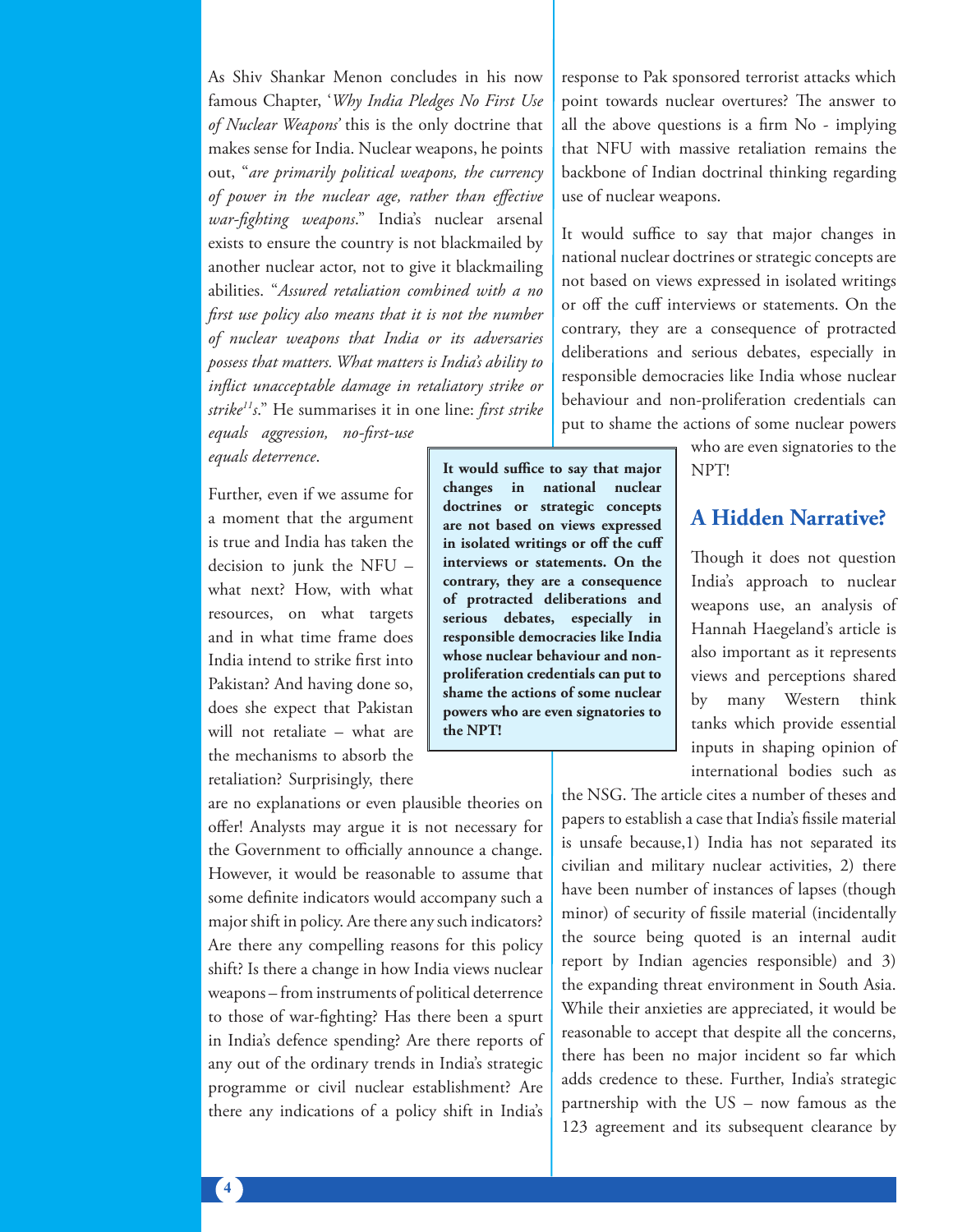consensus by 46 members (2005) of the NSG stand testimony to the nation's commitment to non-proliferation as well as highest standards of nuclear safety and security. It is also reasonable to accept that matters pertaining to strategic weapons, force structuring, procedures and protocols fall under highly classified matters and there is a limit to what can be put out in the open domain.

Suffice to say that if the Western Powers who are responsible for exposing the world to these dangers can be trusted with their respective strategic programmes, there is no reason to doubt the credibility of similar programmes by responsible nations like India with a proven track record.

Having discussed the credibility of claims by

the scholars and think tanks cited above, let's come to the consequences of the message being conveyed. While it is fair for a nation's policies and security strategies to be subjected to healthy scrutiny and criticism, selective nitpicking to shape a loaded narrative is something that needs to be guarded against. In the current instance, the moot point is not whether India's Nuclear Doctrine and

**In the current instance, the moot point is not whether India's Nuclear Doctrine and NFU stance merit a relook or that India needs to tighten its procedures and handling of nuclear material -but that a seemingly alarmist twist is being accorded to an otherwise desirable evolution of security strategy by a nation with exemplary credentials and commitment to global peace.**

NFU stance merit a relook or that India needs to tighten its procedures and handling of nuclear material -but that a seemingly alarmist twist is being accorded to an otherwise desirable evolution of security strategy by a nation with exemplary credentials and commitment to global peace.

What is most startling is that these analysts seek to publicise, rather dramatize issues which are in the conceptual domain and represent their own illusion of events which may occur in the future (past trends of threshold maintenance in a seven decades old conflict notwithstanding!), while conveniently disregarding the events which are unfolding in full view of the world – unjustified ramping up of Pakistan's nuclear arsenal, persistent attempts to lower the nuclear threshold by inducting and deploying Tactical Nuclear Weapons, brandishing the nuclear bogey to fuel the proxy war against India and continued Chinese support to Pakistan's nuclear programme. While the incumbent hue and cry may bring instant fame and attention to the concerned analysts for their ostensive ability to read between the lines, it is not without attendant consequences of simulating crisis like situations when there are none. For a nation like India which is facing multiple conventional and sub conventional threats on multiple fronts, such articles are most damaging. Not only do these contribute towards India being viewed by the West in the same prism as Pakistan, they are perfect ingredients

> for the hysteria so desperately sought by the confrontational adversary who is perpetually in search for excuses to ramp up its arsenal vis-a-vis India. As a result, peace and stability remain a distance dream in the Indian sub-continent.

> While there is and has been tension along the Line of Control (LoC) between India and Pakistan, the conflict has remained largely localised and

controlled over the last seventy years. Is it fair to brand nuclearisation of the sub-continent as the proverbial whipping boy in an age where unsuspecting innocent civilians face a much greater threat from horrific terror attacks on the streets of Paris, Manchester or New York? And if one considers the events of the past year in due fairness, the actions of the new administration in the US as well as activities of Russia and China have not helped the cause of global peace and stability. So why is it that South Asia in general and India in particular are being selectively singled out as threats to global security when there are far more serious concerns – the Islamic State, Al Qaida, Taliban and belligerent North Korea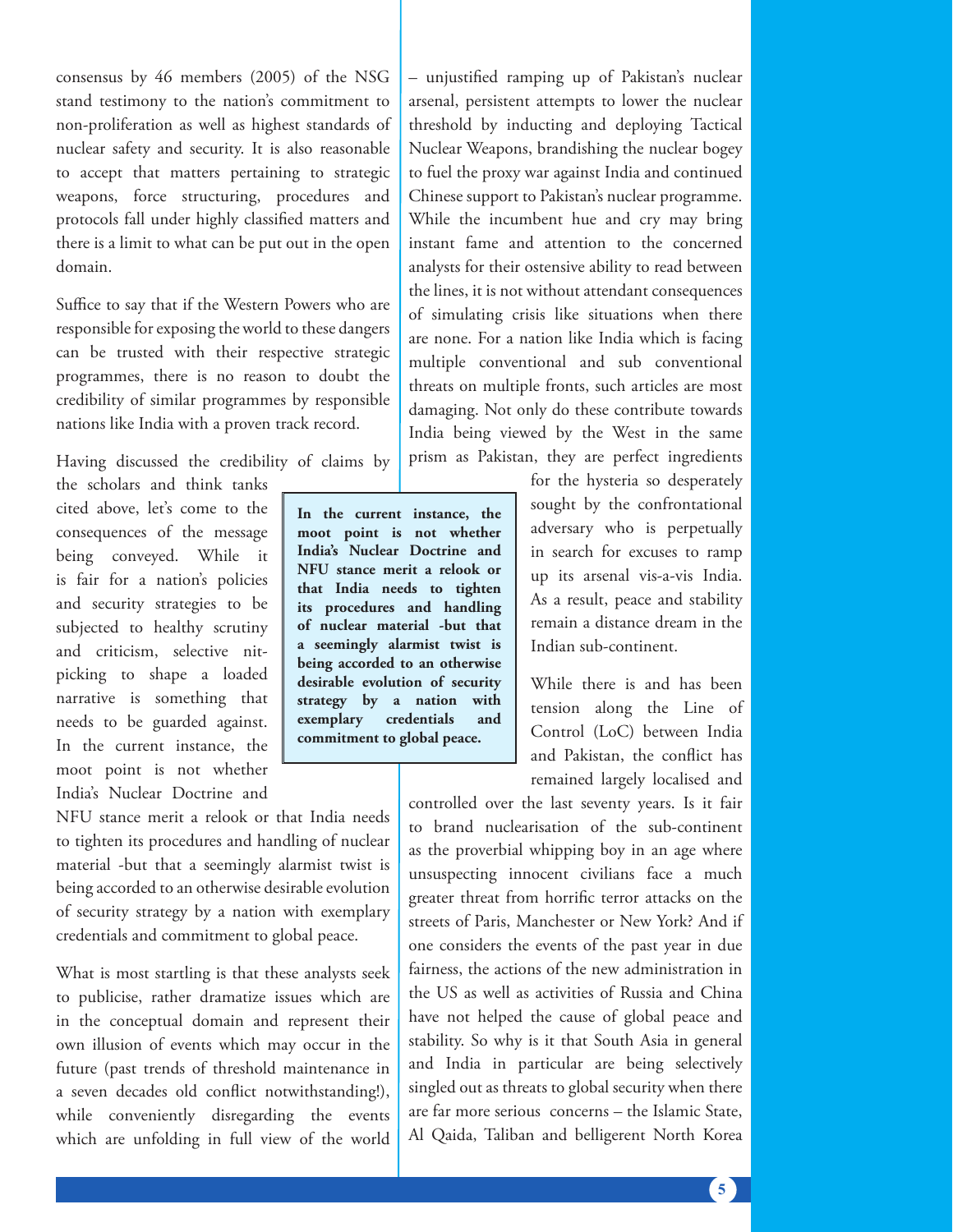being a few of them. Viewed from the Indian perspective, the reasons could be interesting, but not entirely surprising.

The *first reason* is perhaps, the perceived indispensability of Pakistan as a geo-political pivot for the security needs of the West. Despite its near failed state status with an overbearing military control (an understatement of sorts!) as also the fountainhead of global terror, Pakistan remains a state which is not easy to let go off. It is not only its utility as a rentier state with an important geostrategic location, but also as a counter balance to the two growing Asian powers, China and India. Also, there is a valid morbid fear of a disintegrated Pakistan – implying that it is better off in its present form and any move to isolate and abandon it may have disastrous consequences. Therefore,

a favourable edge to India in the Indo-Pak equilibrium would be a threat to Pakistan in its present form and seen as inimical to western interests - hence the need for effective counterbalances.

The *second reason* is the emergence of India as growing power. The rise of China

has not been easy to digest and if there is one country that has similar potential, it is India. The West would never want to allow this shift in the global order and no matter what, the 'strategic apartheid' is here to stay. India has time and again displayed its resurgent capabilities, be its nuclear programme despite sanctions post 1974 or 1998, its handling of East Pakistan crisis in 1971 or the economic revival of 1990s and is now well on its trajectory of overall growth despite pressures and conflicts of internal chaos associated with its third world status. What has perhaps raised hackles in the West is the emergence of a majority regime which has shown a determined resolve to break the status quo, not only in hitherto-fore lethargy towards domestic reforms but also travel the extra mile in dealing with matters of foreign policy and national security. The decision to go in for surgical strikes on terror launch pads across the LoC, large scale demonetisation and initiatives to curb the black economy, the PM's personal push towards foreign policy initiatives across the globe and the recent passing of the Finance Bill all point towards the will of the government with a passion, alacrity and perseverance not seen in Delhi since decades. The fact this has the backing of the hugely diverse Indian populace (as proved by recent elections) further substantiates that the drift is here to stay and is not just a passing phase.

Therefore, the trends in writings, themes and agendas of various Western think tanks highlighted above seem to be in sync with a narrative being shaped to place the Indian security establishment on a back foot. This is not to suggest

**What has perhaps raised hackles in the West is the emergence of a majority regime which has shown a determined resolve to break the status quo, not only in hitherto-fore lethargy towards domestic reforms but also travel the extra mile in dealing with matters of foreign policy and national security.**

that the security concerns being expressed should be totally ignored. However, while the powers that be must take cognisance of the loopholes and vulnerabilities to plug the gaps wherever required, the underlying agenda to shape the narrative needs to be countered on facts and logic.

### **The Road Ahead**

This trend is also particularly significant in view of the upcoming Summit on Countering WMD Terrorism to be hosted by India in 2018<sup>12</sup>, wherein these issues are likely to be raked up. The stakes are high for India given the security scenario in the subcontinent, our rising clout and influence in the world order and our endeavours towards entry to the UN Security Council, the NSG, the Australia Group and the Wassenaar Arrangement. At a time when India is facing stiff resistance by the China-Pak combine to block the above initiatives, a resurgent hybrid war in a nuclear backdrop by Pakistan and sustained efforts by China to gain strategic footholds in the Indian subcontinent – be it through the CPEC, OBOR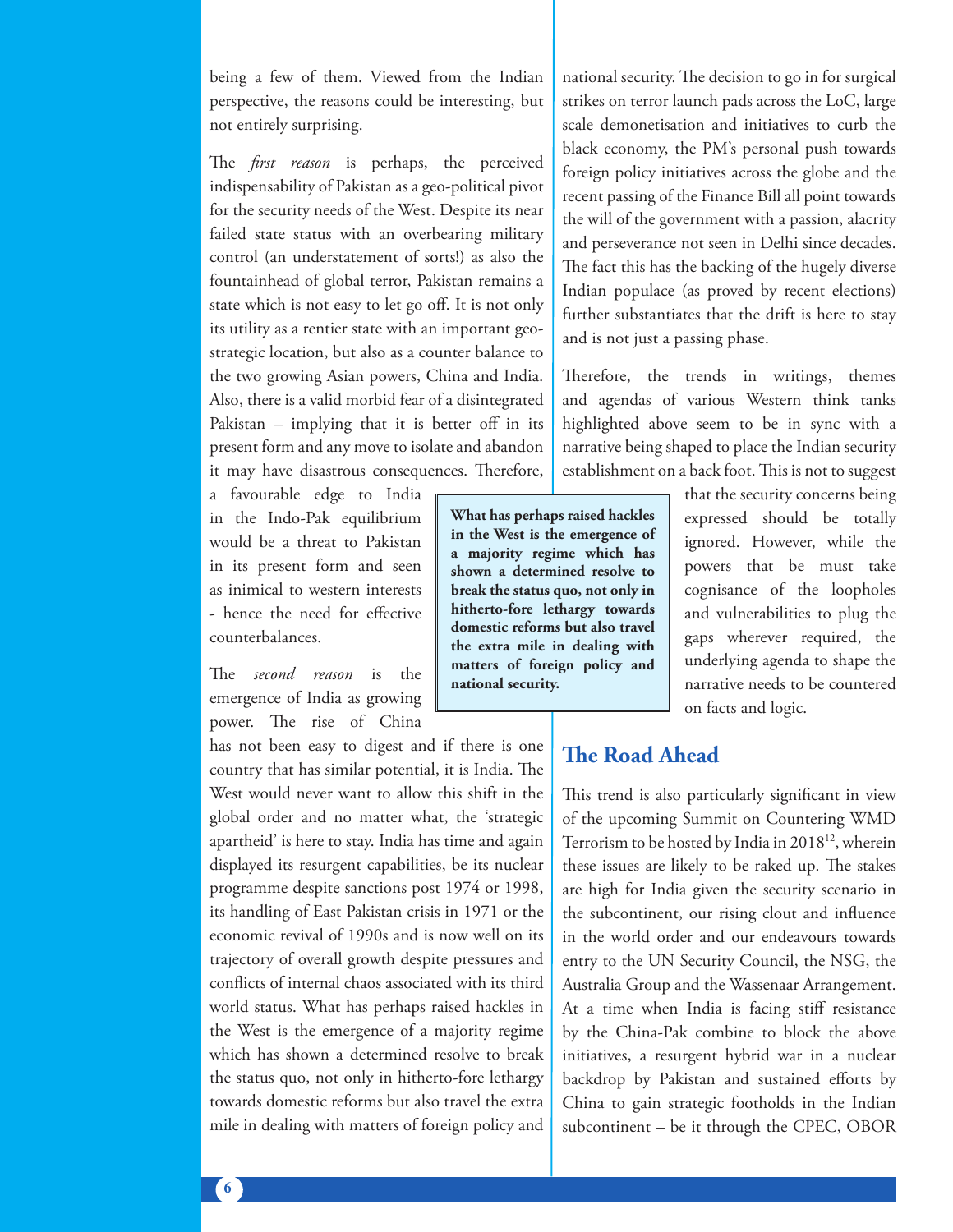or heightened PLA naval outreach in the Indian Ocean, it is important that we not only prepare adequately to counter the narrative being built up, but also carefully select leitmotifs and agenda for such summits.

Towards this, recently published articles, "*India's Nuclear Doctrine is Robust and requires no Review*"13, "*Time to nuke the storm in the teacup*"14and "*India is not changing its policy on No First Use of Nuclear Weapons*" 15are well timed and germane. However, we need to further carry this message and what better platform than the upcoming summit in 2018. While the agenda for the same may have already been formalized, there is certainly room for including a few themes so necessary to deal with the situation India seems to be confronting. Two such themes are suggested.

The first theme relates to "*Challenges of nuclear safety in the era of Hybrid Warfare.*" The aim of this theme is to bring to fore the difficulties and complexities of nuclear safety in a world increasingly engaged in non-traditional hybrid warfare - where the boundaries and limits of warfare as well as the

protagonists - are progressively diminishing. Can the world afford to watch with impunity the stockpiling of nuclear arsenals, especially those meant for battlefield use in an environment where faceless non state actors and terror outfits are gaining dominance and it is becoming almost impossible for even established players to ensure their safety and prevent misuse? Is there a need for the world to stand united in banning such weapons whose utility and cost effectiveness has already been established to be worthless post the Cold War? What are the measures which may be taken to put an end to development and deployment of such weapons with particular reference to the role expected to be played by permanent members of the Security Council?

**Can the world afford to watch with impunity the stockpiling of nuclear arsenals, especially those meant for battlefield use in an environment where faceless non state actors and terror outfits are gaining dominance and it is becoming almost impossible for even established players to ensure their safety and prevent misuse?**

The second suggested theme seeks to discuss and bring out a policy framework on the"*Needs, role and responsibilities of regional nuclear powers towards nuclear disarmament and non-proliferation.*" The nuclear weapons were a product of the Cold War and most postulates, theories and concepts are based on the dynamics of that war. Even the nuclear disarmament and non-proliferation initiatives are based on the experience of global powers viz, the USA and Russia. Today's reality is very different as seven out of the nine nuclear weapon states are regional powers - implying that success of any peace initiative involving nuclear weapons would yield credible results if and only if, these regional players are afforded a greater role in decision making. Fielding of such a theme, in the author's view would help bring to the

> table, greater accountability and responsibility among such players – especially China and India who are seen to emerging future global powers.

Discussions and deliberations on the above suggested themes would not only help the cause of disarmament, non-proliferation and contribution to overall global peace but also provide food for thought to analysts and think

tanks to deliberate on some real contemporary issues rather than wasting their efforts on fabricated narratives!